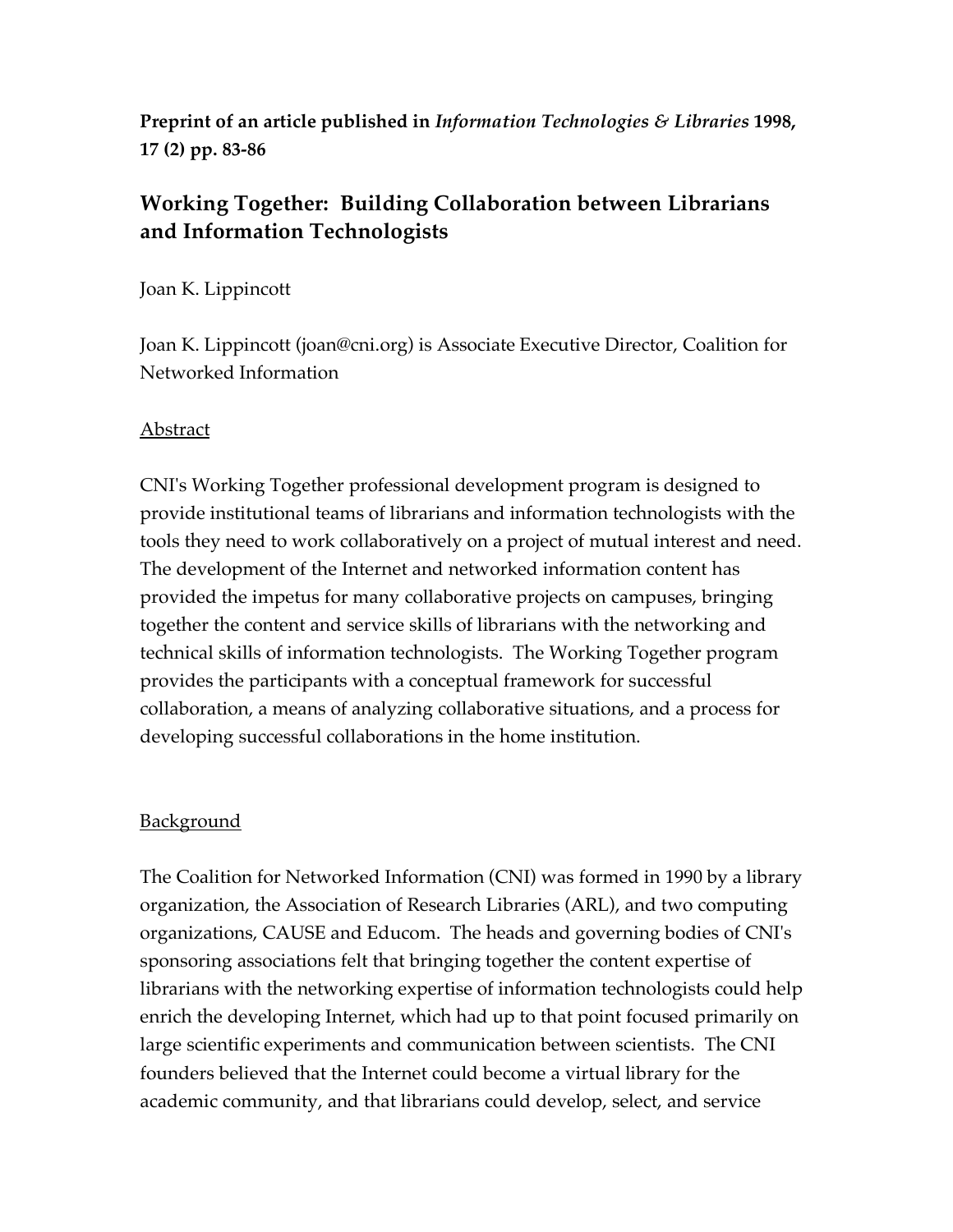content while technologists built a network infrastructure for higher education and the larger community.

Early in CNI's history, the program of work was organized around themes, which included such topics as architectures and standards, commercial publishing, transformation of scholarly communication, directories and navigational services, and government information. These themes primarily addressed network content and technology issues. In addition, two themes addressed the impact of the network and networked information on institutions, the information professionals within those institutions, and on users. Those two themes were Management and Professional Development, and Teaching and Learning. Several years after the launch of CNI, Working Groups were constituted to develop projects and programs related to each theme. The Management and Professional Development Working Group took as one of its charges the need to systematically address the process of collaboration between librarians and information technologists on campuses.

CNI's Working Together Program was developed by the Working Group on Management and Professional Development in the early 1990s.(1) Working Together is a workshop, planned to provide an opportunity for institutional teams of librarians and information technologists to develop techniques to increase the effectiveness of collaborative efforts and to begin a planning process for specific collaborative projects. One of the goals of CNI since its inception was to integrate efforts to support the overall information resources and services mission for institutions. Bringing together librarians and information technologists to facilitate their development of genuine partnership activities was a way of working towards one of CNI's goals.

Early discussion of the workshop by the planning group emphasized differences in the cultures of librarians and information technologists, and the group discussed ways in which those differences might be discussed in a positive light during the workshop. However, the group soon decided that such emphasis might result in a negative atmosphere, emphasizing stereotypes instead of commonalities. The focus shifted from "culture" to "collaboration."

#### Collaboration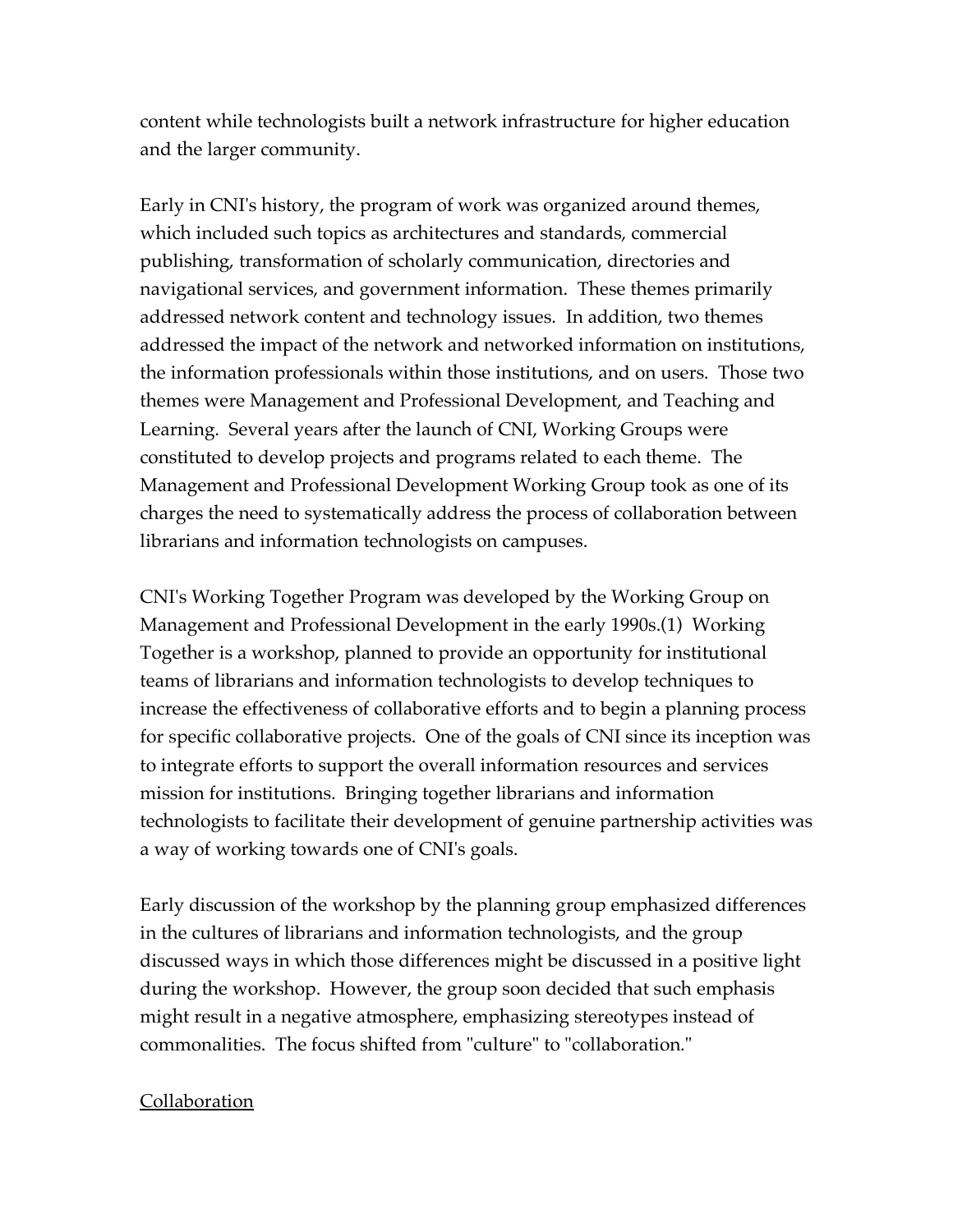Librarians have been contracting for services from computing centers for a number of years. However, these contractual relationships have little in common with the genuinely collaborative projects that many groups wish to develop in the networked environment. In a contractual relationship, one party states its goals and provides resources, usually financial, to the other party so that it can obtain a needed service. In a collaborative relationship, both partners have mutual goals for the project and each party brings skills and resources to the endeavor. However, many institutional teams embarking on collaborative projects have little understanding of what it takes to forge a successful collaboration. The team members may enter the arrangement with different conceptualizations of the project, divergent views of what resources are necessary, and diverse learning and operational styles.

Collaborative projects have been successfully developed by teams of librarians and information technologists in a number of institutions, e.g. the Information Arcade at the University of Iowa, the development of campus information policies at University of North Carolina, Chapel Hill, the campus implementations of the TULIP project in a number of universities, and a variety of new courses showcased in CNI's New Learning Communities program. (2) Such collaborative projects may involve development of facilities, creation of policies, implementation of networked information resources, and teaching and learning. Other efforts have focused on the development of joint service points, technology workshops, and faculty training programs.

However, collaborative projects do not necessarily proceed smoothly on campuses, and many higher education institutions have not even attempted such relationships. While there is little in the literature that documents the problems in collaborative relationships between librarians and information technologists, three articles do shed some light on some of the issues. Branin, D'Elia, and Lund wrote candidly of their project to develop a joint service unit, combining library and computing services, and stated, "Conflicts and competition over access to end users and jurisdictional and resource allocation disputes were as much a part of the experience as were cooperation and collaboration." (3) Schiller surveyed librarians and information technologists about their efforts in Internet training and reports that comments revealed that librarians were concerned about being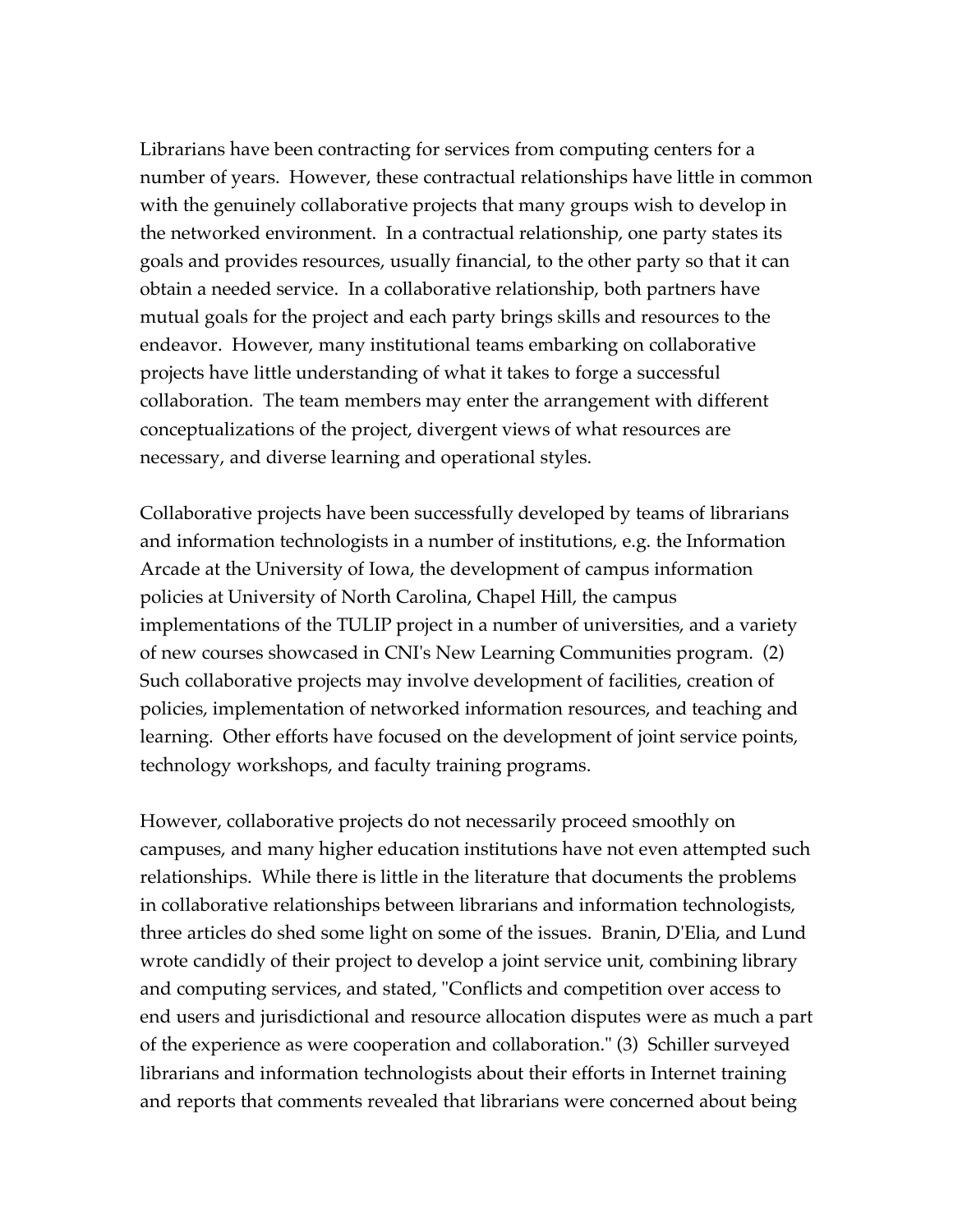"made obsolete" by the computing center and computing professionals felt they were being "encroached upon" by librarians. (4) Davidson and Rusk reported on the collaborative development of a university web environment, and found that early in the process, the difference in underlying values and styles of librarians and information technologists created difficulties in reaching consensus on how the project would proceed. (5)

Collaboration is a new mode of working together in the networked environment. In the Working Together workshop, the planning group developed a focus on illuminating the reasons for librarians and information technologists to collaborate, especially the environmental factors motivating partnerships. They felt that by gaining a deeper appreciation of those factors, team members would be encouraged to buy into the genuine need for collaboration and not perceive collaboration as just a fad or a temporary "fix." In addition, workshop participants needed to establish an understanding of the nature of collaboration and then apply it in practical situations. The planning group placed a strong emphasis on Working Together resulting in a practical outcome for attendees. They would be given time to work on issues of central importance on their own campuses, and return home with an action plan and next steps.

# The Workshop

The Working Group turned to Susan Jurow, then head of the Office of Management Services (OMS) of the Association of Research Libraries (ARL), to take their conceptualization of the workshop and develop the instructional materials. The OMS was known for the high quality of its management workshops and its blending of theory and hand-on activities, which is what the Working Group envisioned for the workshop.

The overall objectives for the workshop are for participants to:

- Become more effective in working together as partners.
- Share some ideas and mental models of collaboration.
- Provide time and opportunity to practice skills of collaboration.
- Focus these ideas and skills in practical ways on their own work life and organization.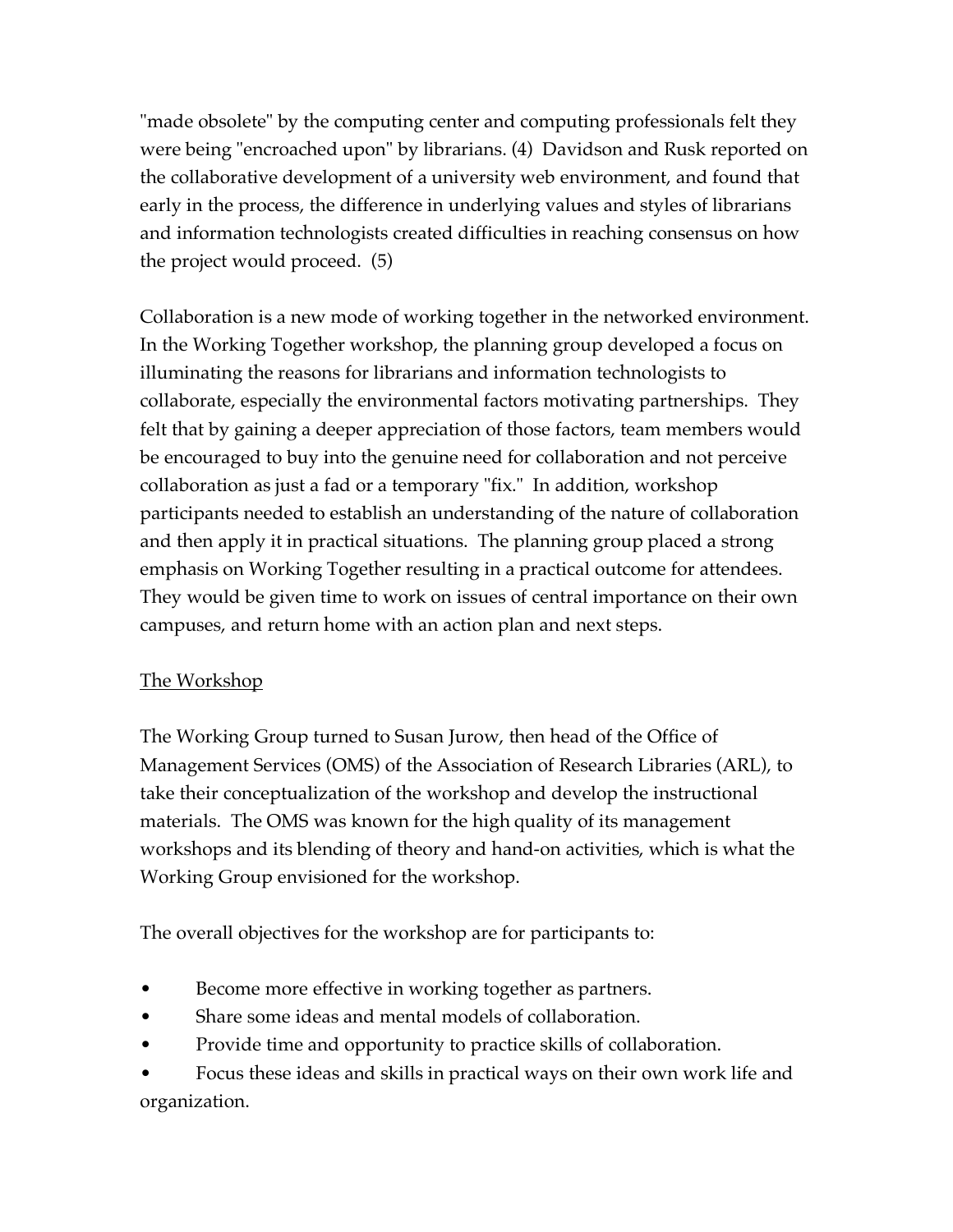The workshops are structured to move from theory to application of theory in hypothetical situations (case studies), to application of theory and analysis within an institutional collaborative project.

The workshop begins with an identification of some of the issues which are sources of pressure or concern for the professionals in their institutions. Participants have identified such topics as increasing overlap in services and functions between library and IT, the difficulty of keeping current with rapidly changing technical developments, the expanding demand for computing support services, providing training for the campus and obtaining adequate training for computing and library staff, the need for physical space that is wired and equipped for network access, developing and providing access to electronic information, and monitoring and educating users about copyright and fair use in the electronic environment. The discussion of these issues clarifies that there are many items of mutual concern to librarians and information technologists, as well as some areas where one group has more of a stake than the other.

Next, the facilitators provide an introduction to the changing environment in which libraries and computing centers are operating today, and the need for change in how we approach problems, develop services, and respond to institutional needs. Within the context of force field analysis, which emphasizes the identification of factors which propel individuals and organizations towards change and those that impede individuals and organizations from making change, the facilitators elicit from the participants the environmental factors in their institutions that have an impact on partnerships between librarians and information technologists.

Participants in Working Together have identified a number of factors motivating collaboration including executive mandate, both in merged units and in separate units, scarcity of financial resources, the desire to consolidate overlapping functions and activities, the need to incorporate the other professional group's perspectives into project design, the interdependence of librarians and information technologists, the need to develop new services in the networked environment, and overall institutional survival.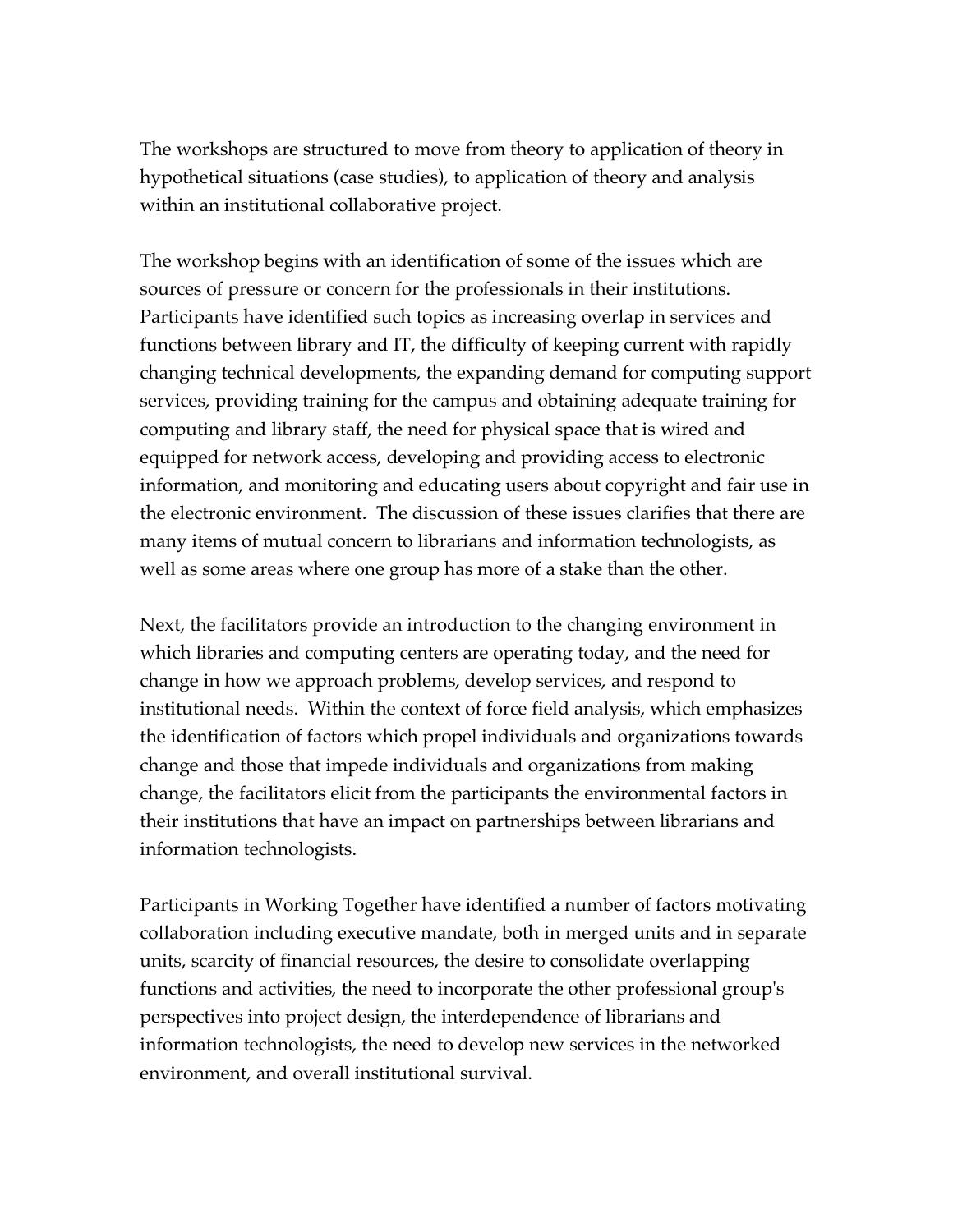Participants also readily identify factors that mitigate against successful partnerships in their institutions. Those identified by participants in Working Together include the amount of time needed to invest in successful partnerships, lack of financial resources for projects, "territory," campus geography (making face-to-face meetings or development of joint facilities difficult), personality conflicts, differences in organizational culture, lack of respect for the other profession, and not seeing the benefits of partnerships.

The facilitators then move to a discussion of the theory of partnerships or collaboration, deriving their framework from the work of John Henderson. (7) Henderson describes partnerships as working relationships that reflect a longterm commitment, a sense of mutual cooperation, shared risks and benefits, and participatory decision making. In his study of partnerships in the corporate sector, Henderson found that the extent that those elements were present were critical factors in the success of the partnership or collaboration. The facilitators also discuss derailment factors and identify warning signs that something may be going astray in the partnership.

As a follow-up to the discussions of environmental factors influencing collaboration and the key elements of partnership, the participants are split into small groups and are given a set of case studies. They apply the conceptual framework that has been reviewed earlier in the day to provide some analysis and next steps to the problems posed in the case studies.

After application of theory in a hypothetical situation, the focus of the workshop next turns to the institutional teams in their home context. The participants, working together in their institutional teams, proceed through a set of exercises to begin to plan their collaborative project. They discuss issues of mutual importance on campus, identify one project on which they would like to collaborate, and use force field analysis to analyze driving forces and constraining forces in their institution and in the general environment. Participants next write a goal statement for their project, outline initial steps, and identify key success factors in their local situation. Their assignment is to:

• discuss what risks and what benefits are associated with this proposed course of action.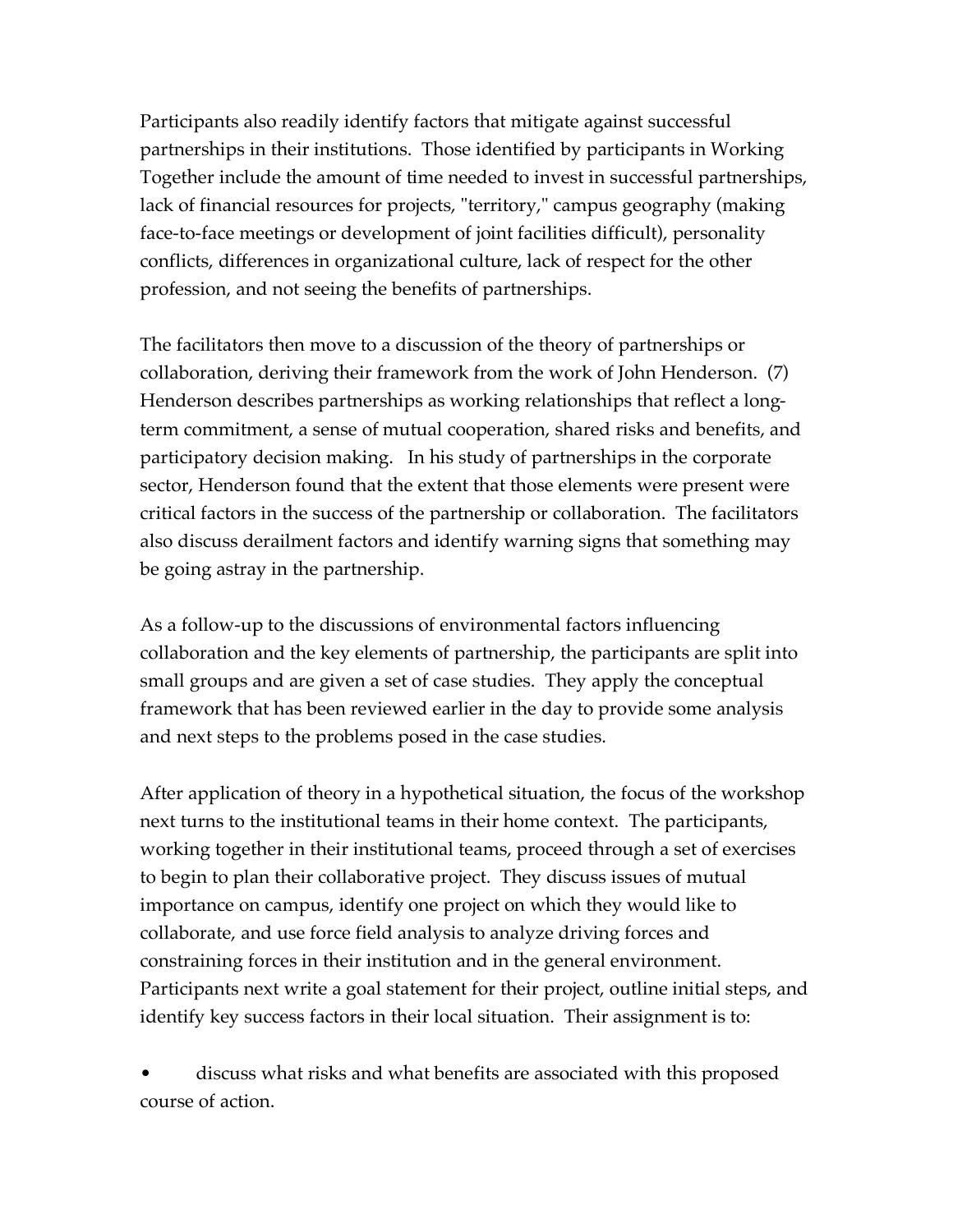identify the resources needed for the project, e.g. capital expenses, human resources, ongoing resources, one time expenditures.

• suggest governance arrangements, e.g. formal, written agreement, joint planning group, etc.

• describe how they will ensure that the partnership will be ongoing as the project proceeds.

The workshop concludes with each institutional team sharing with the larger group the project that they plan to work on.

Participants in the workshop have stated that one of the most valuable aspects of attending is the time away from day-to-day work to talk with colleagues from the other unit and to systematically begin work on a joint project. Many have appreciated the opportunity to learn what other campuses are doing with collaborative projects, and others have benefited from time to reflect on the elements of a successful collaboration. Participants have also stated that they liked the emphasis on the commonalities and convergence between librarians and information technologists versus a focus on differences and distinctive competencies.

Each workshop is facilitated by a team of a librarian and an information technologist. Their partnership is in itself a demonstration of a collaborative effort. (6)

One decision made early on was to make no distinction between institutions whose libraries and technology units had been administratively merged and those which remained separate. The workshop is neutral on that issue, while recognizing that it is a factor in how the professional groups work together in an institution.

The workshop has been offered in a variety of formats and has been held in halfday, full day, and two day sessions. The first workshop targeted senior administrators of library and IT and was held over two days in the fall of 1994. Most frequently, Working Together has been offered as a preconference to the CAUSE/CNI regional conferences that have been held in various parts of the country and in the U.K. These preconferences are generally full day programs.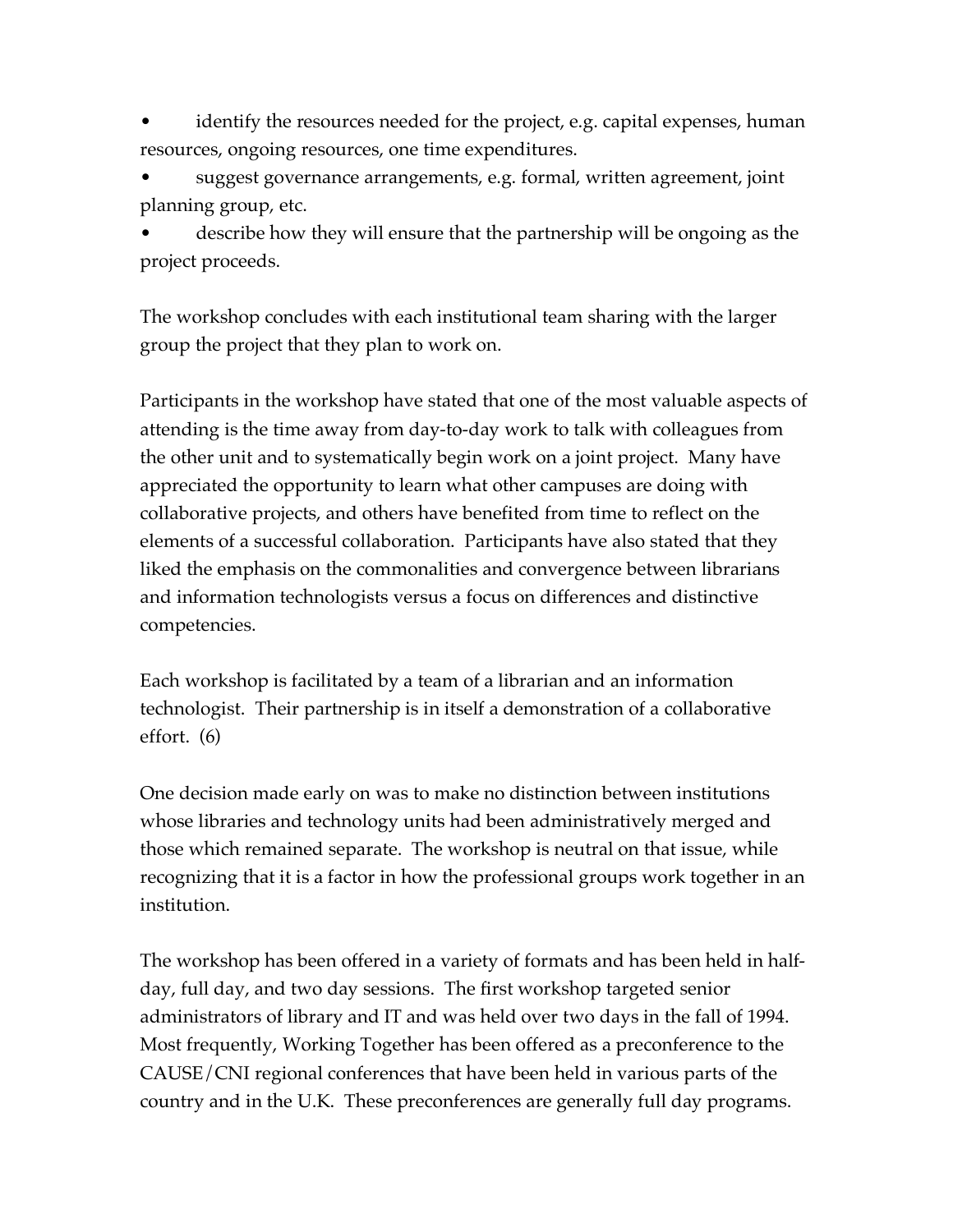In addition, Working Together programs have been offered on individual campuses. In those instances, many more team members from campus units can participate than in off-campus programs, when travel expenses mitigate against large numbers of participants from a single institution.

In addition to librarians and information technologists, academic administrators, media developers, and instructional designers have participated in the workshops. While the workshops have been targeted at higher education institutions, other types of institutions have also participated. The broad focus on collaboration in the first part of the workshop, and the narrow focus on institutional priorities in the latter part have accommodated a broad range of people, perspectives, and projects. The workshops are highly interactive, with sharing among the full group, pairs of institutional teams, and the individual institutional teams.

### Impact and Future Development

While we have not implemented any longitudinal assessment of the impact of attendance at Working Together on collaborative projects at institutions, we have anecdotal reports that the workshop assisted participants in better defining issues for their campus, gave them the time to think clearly about collaboration, and provided a platform for future growth of collaborative projects.

Working Together has had an impact outside of the U.S. In June, 1997, Gerry Bernbom and Joan Day facilitated a Working Together workshop at the University of Northumbria at Newcastle. As an outcome of that program, the British are planning a campus workshop with one institution to test the Working Together model and, if successful, disseminate the workshop at the campus level to the broad U.K. higher education community.

In 1998, CNI received a grant from the National Historical Preservation and Records Commission to develop and implement a Working Together program for archivists and information technologists. That program is currently in the planning phase.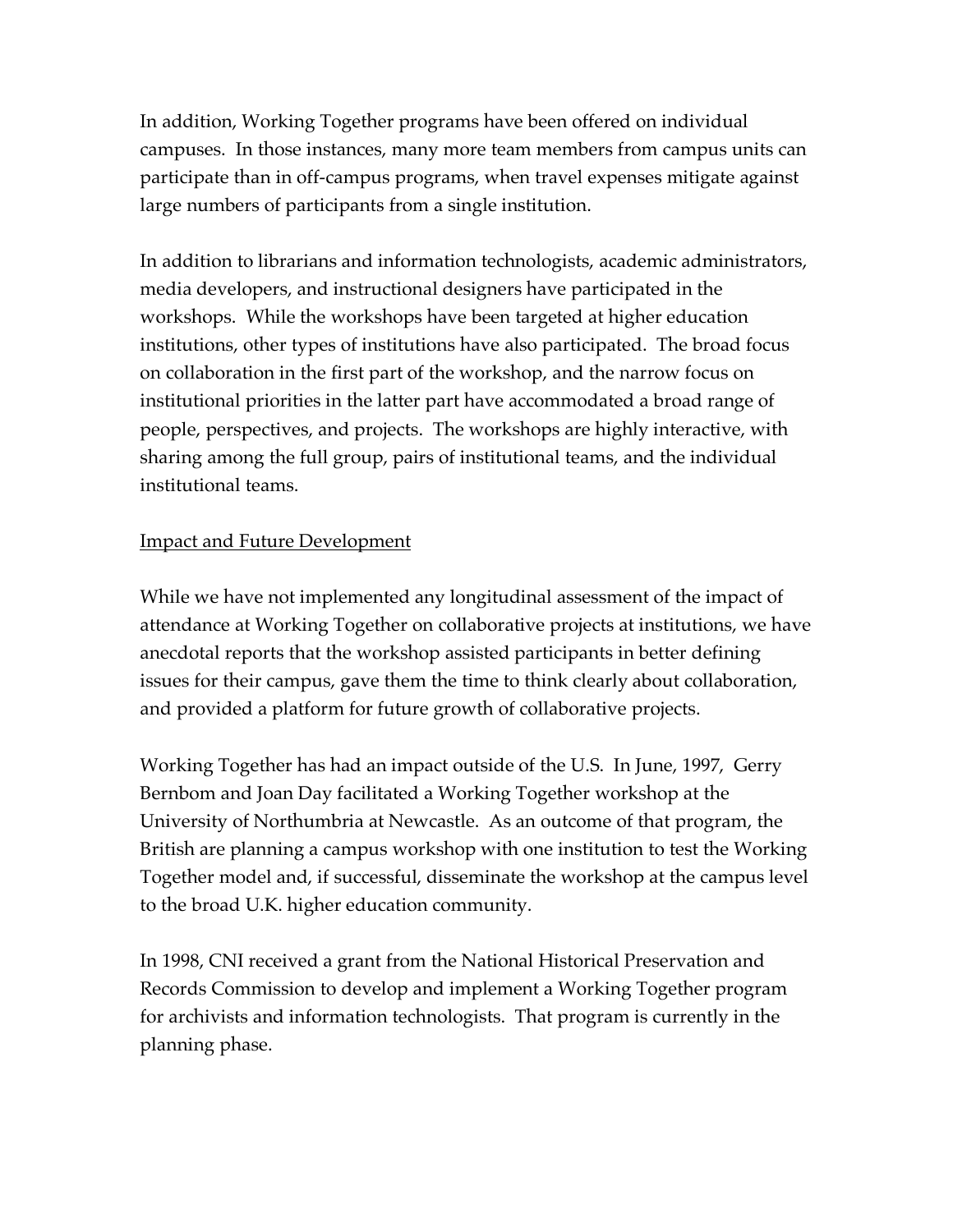As the Working Together facilitators refine and revise the curriculum for the workshop, they will pay particular attention to broadening the examples used to include more professional groups than librarians and information technologists. At a recent Working Together workshop, 20% of the attendees had titles that were related to instructional technology or distance learning. As we have seen in CNI's New Learning Communities program, a wide variety of parties need to be involved in collaborations for networked teaching and learning programs.

Working Together has helped CNI make progress towards its goal of assisting librarians and information technologists to work together collaboratively to build a network and networked information infrastructure for institutions. Collaboration cannot be taken for granted in higher education institutions; it is something that is difficult to achieve and requires genuine commitment from the parties involved. Working Together has provided many institutional teams with skills that should allow them to build successful collaborations within their institutions.

# References and Notes

1. Working Group leaders Meredith Butler, SUNY Albany and Martha Fields, State University System of Florida led the effort with a committee including Gerry Bernbom, Indiana University, Susan Perry, Mt. Holyoke College, Julia Rudy, CAUSE, and the author.

2. Joan K. Lippincott, "Team-Building, Collaboration, and the Reengineering of Library Services," in *Finding Common Ground*, ed. by Cheryl LaGuardia and B. A. Mitchell. New York: Neal-Schuman, 1998 and a theme issue of *CAUSE/EFFECT*, volume 17 (Fall, 1994) provide an overview of collaborative projects. References for projects referred to are: Anita Lowry, "The Information Arcade at the University of Iowa," *CAUSE/EFFECT* 17 (no. 3, 1994) 38-44; William H. Graves, C. G. Jenkins, and Anne S. Parker, "Development of an Electronic Information Policy Framework," *CAUSE/EFFECT* 18 (Summer, 1995) 15-23; Nancy Gusack and Clifford A. Lynch, eds., "Special Theme: The TULIP Project," *Library Hi Tech* 13 (no. 4, 1995) 7-74; CNI's New Learning Communities Program http://www.cni.org/projects/nlc/.